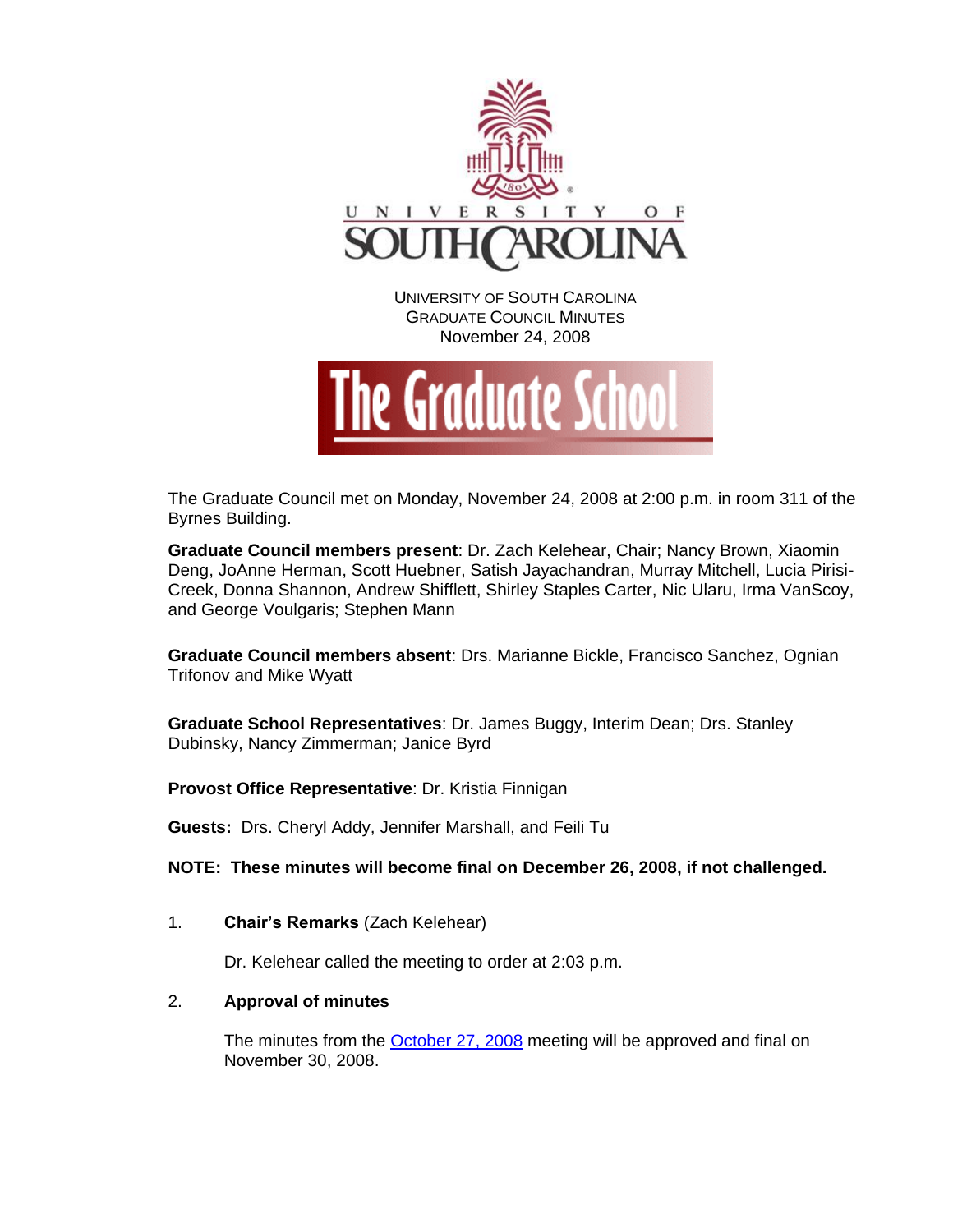# 3. **Report of the Interim Dean of The Graduate School** (James Buggy)

- Dr. Buggy extended a welcome to the new Provost Office Representative for Graduate Council, Dr. Kristia Finnigan who replaces Dr. Aileen Trainer. Dr. Finnigan is the Assistant Provost for Academic Programs and serves as the University Liaison to the Commission on Higher Education (CHE) and the Southern Association of Colleges and Schools (SACS).
- Dr. Buggy reported on the Nov. 11 meeting of the Graduate Student Association (GSA) representatives, President Harris Pastides, and Dr. Ted Moore, Vice President for Planning, regarding the impact of budget cuts on graduate students and the quality of graduate education. In this meeting, Dr. Buggy states that the students conveyed:
	- o that their individual programs are important.
	- o concern that courses that they need for their program of study wouldn't be offered due to a reduction in faculty or an increase in the minimum class size necessary for a graduate course to be offered.
	- $\circ$  there will be adverse affects on the quality of their education as a result of budget cuts.

Stephen Mann stated that graduate students understand that cuts are necessary and that they're aware that programs will be affected and as a result there will be negative consequences. However, GSA wants to ensure that these negative consequences are minimized. Mr. Mann then posed the following questions to the Graduate Council.

What is the Graduate Council's role in ensuring that:

- o graduate education is not devalued and remains intact?
- o student degree completion is not hindered?
- o graduate student working conditions are not adversely affected?
- In response, Dr. Buggy stated that the purpose of the College of Arts and Sciences change in minimum class size for 500 and above level courses was cost saving to protect graduate assistantships.

In response to the concern that courses needed for a student's program of study will not be offered, Dr. Buggy indicated that adjustments can be made to their program of study in those circumstances, and that academic units can exercise flexibility to work with the student and the Graduate School to come up with a set of courses that could be taken in a timely period to allow the student to graduate without delay.

- Dr. Buggy advised the Council that there will be a Graduate Director's meeting on December 04, 2008 (1:00 p.m. – 2:30 p.m.). Dr. Nancy Zimmerman will send the agenda to all Council members, Graduate Directors, Coordinators, and Program Administrators.
- $\bullet$ The Council was advised that currently the *Provost's Special Study Group* - *Graduate Life* is completing its report on expenses of graduate education, particularly graduate assistant stipends and health insurance subsidy as compared to regional and peer aspirant institutions. The report will be presented to the Council with the agenda for the December Graduate Council meeting.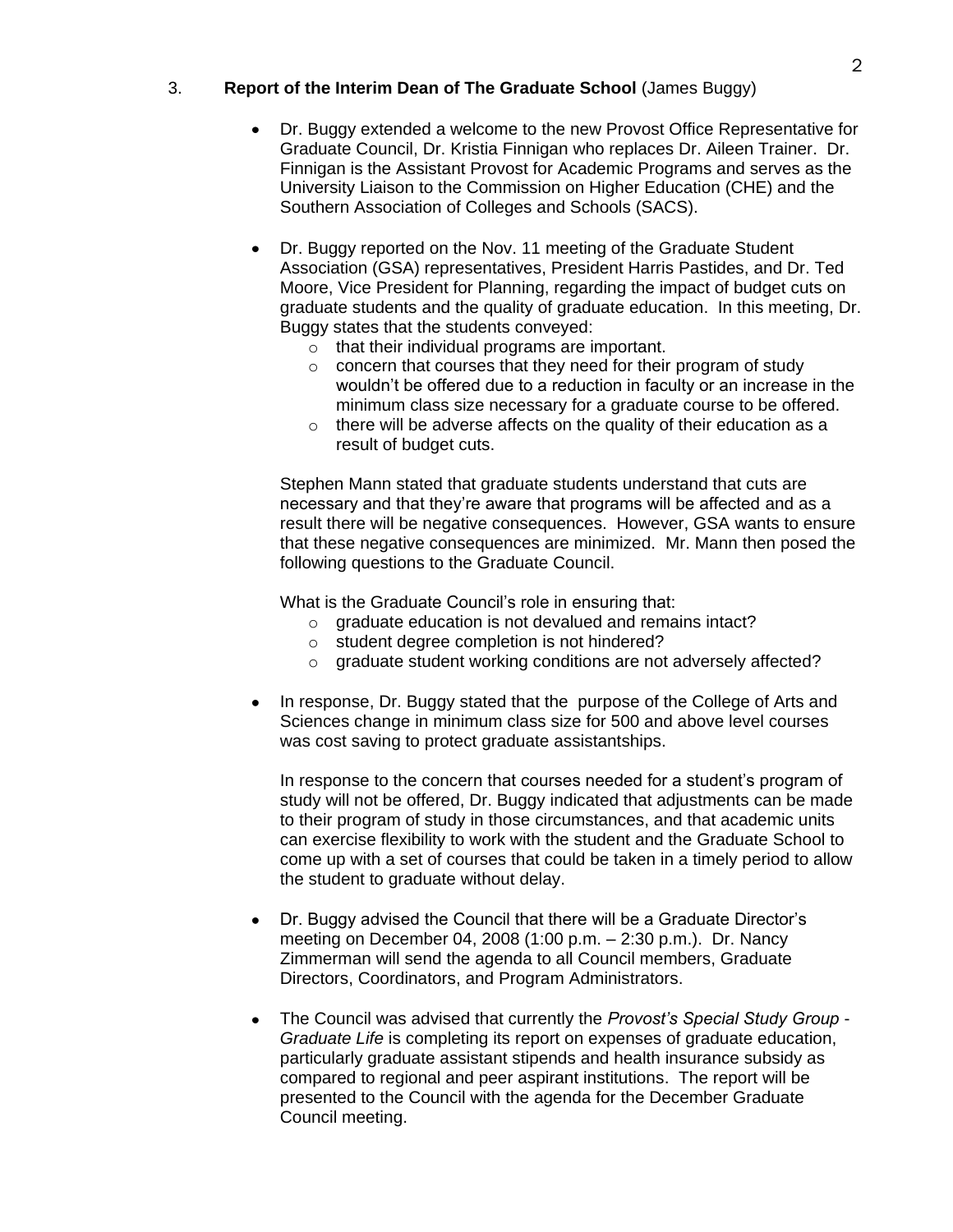- Dr. Buggy advised the council that Graduate enrollment data for fall 2008 is now available. He reviewed several enrollment reports that were distributed to Council members along with the agenda. Dr. Buggy advised the council that the data is very beneficial when determining the diversity (*i.e.* ethnicity, gender, out-of-state enrollment) of the program, evaluating performance indicators (*i.e.* GRE scores), and determining the total number enrolled for the year or semester. Dr. Buggy stressed that this data has not always been available, but now that programs have access to this type of data they can better establish enrollment targets.
- 4. **Report of the Associate Dean / Secretary of the Graduate Council** (Stanley Dubinsky and Nancy Zimmerman)
	- Dr. Dubinsky informed the Council that the revised thesis and dissertation  $\bullet$ guidelines are in production soon to be released and posted on The Graduate School website [http://129.252.250.139/thesisdissertation/.](http://129.252.250.139/thesisdissertation/) These guidelines outline very specific formatting requirements for both thesis and dissertation submission.
	- Dr. Buggy reminded everyone that in Spring 2009 it will be mandatory that students submit all theses and dissertations electronically by way of the UMI (ProQuest) portal.

# 5. **Report of the Graduate Student Association Representative** (Stephen Mann)

- Stephen Mann advised the Council that GSA has submitted a constitution to Dennis Pruitt, Vice President for Student Affairs, requesting to be separate from the current Student Government structure and form a new graduate student structure to include the School of Law, the School of Medicine, and Pharmacy as the Graduate and Professional Student Association. Mr. Mann advised the Council that GSA is working with the relevant people to get this approved.
- 6. **Report of the Academic Policy and Practices Committee** (Zach Kelehear)

# **APPROVED**

The Academic Policy and Practices Committee recommends that programs  $\bullet$ not be able to crosslist courses within the program.

# **APPROVED**

In regards to policies related to 799/899 courses and degree requirements (see attached memo from Dean Gordon Smith), the Academic Policy and Practices Committee makes two recommendations to Council:

Recommendation 1: A graduate student may take up to 9 hours of 799 thesis preparation, but must produce a thesis or an alternatively approved culminating project in order to include the hours of 799 in the Master's program of study.

Recommendation 2: A doctoral student may not include more than 30 hours of 899 or a combination of 799 and 899 on the doctoral program of study.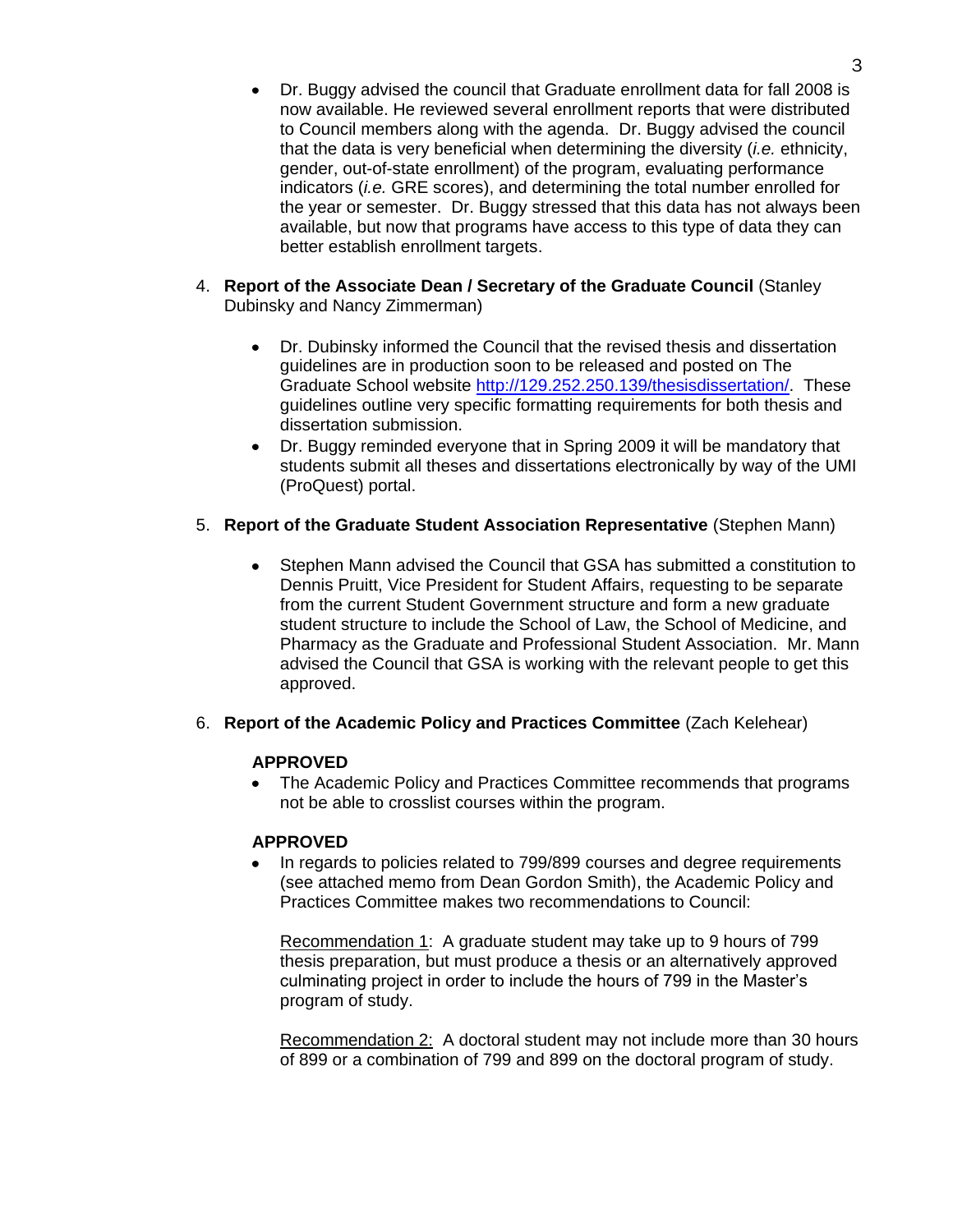#### **APPROVED**

The Academic Policy and Practices Committee recommends that the Council reaffirm the current residency requirements outlined in the 2008- 2009 *Graduate Studies Bulletin* which states:

#### Residency Requirement:

The intent of a residency requirement is to ensure that doctoral students benefit from and contribute to the full spectrum of educational and professional opportunities provided by the graduate faculty of a research university. When establishing residency, the student should interact with faculty and peers by regularly attending courses, conferences, and seminars and using the library, library services, and other resources that support excellence in graduate education.

The doctoral residency requirement may be satisfied only after admission to a doctoral degree program. It requires enrollment in at least 18 graduate credit hours within a span of three consecutive semesters (excluding summers). Enrollment in a summer term is not required to maintain continuity, but credits earned during summer terms (including May Session) will count toward the 18 hours required for residency.

Each graduate program may establish residency requirements that exceed these minimum standards. In doing so, the program may exclude certain courses and credit hours from meeting the residency requirement. All additional requirements and a list of excluded courses and credit hours must be forwarded to The Graduate School and made available to doctoral students. The student's advisory committee certifies, on the program of study, the time period in and the courses with which the student satisfied the residency requirement.

#### **APPROVED**

The Academic Policy and Practices Committee also recommends that the  $\bullet$ Graduate Council reaffirm that 799 and 899 cannot be used to satisfy the residency requirement as is the current policy.

## **CHARGED TO PROGRAM REVIEW COMMITTEE**

- The Graduate Council discussed the current policy outlined in *The Graduate Bulletin* (excerpt below) regarding the requirements for a graduate student's doctoral committees. The Council requests that the Program Review Committee review the current policy and evaluate the following:
	- $\circ$  Term appointments serving as committee chair for a graduate student's doctoral committee
	- o Graduate committee structures and advising requirements

#### *The Graduate Bulletin* currently states:

All members of a doctoral committee must be approved by the dean of The Graduate School and usually hold regular or term appointments of The Graduate School faculty.

#### Regular Membership

Regular members of the Graduate School Faculty on the Columbia campus shall include the president, provost, associate provost and dean of The Graduate School, associate dean of The Graduate School, and chairs of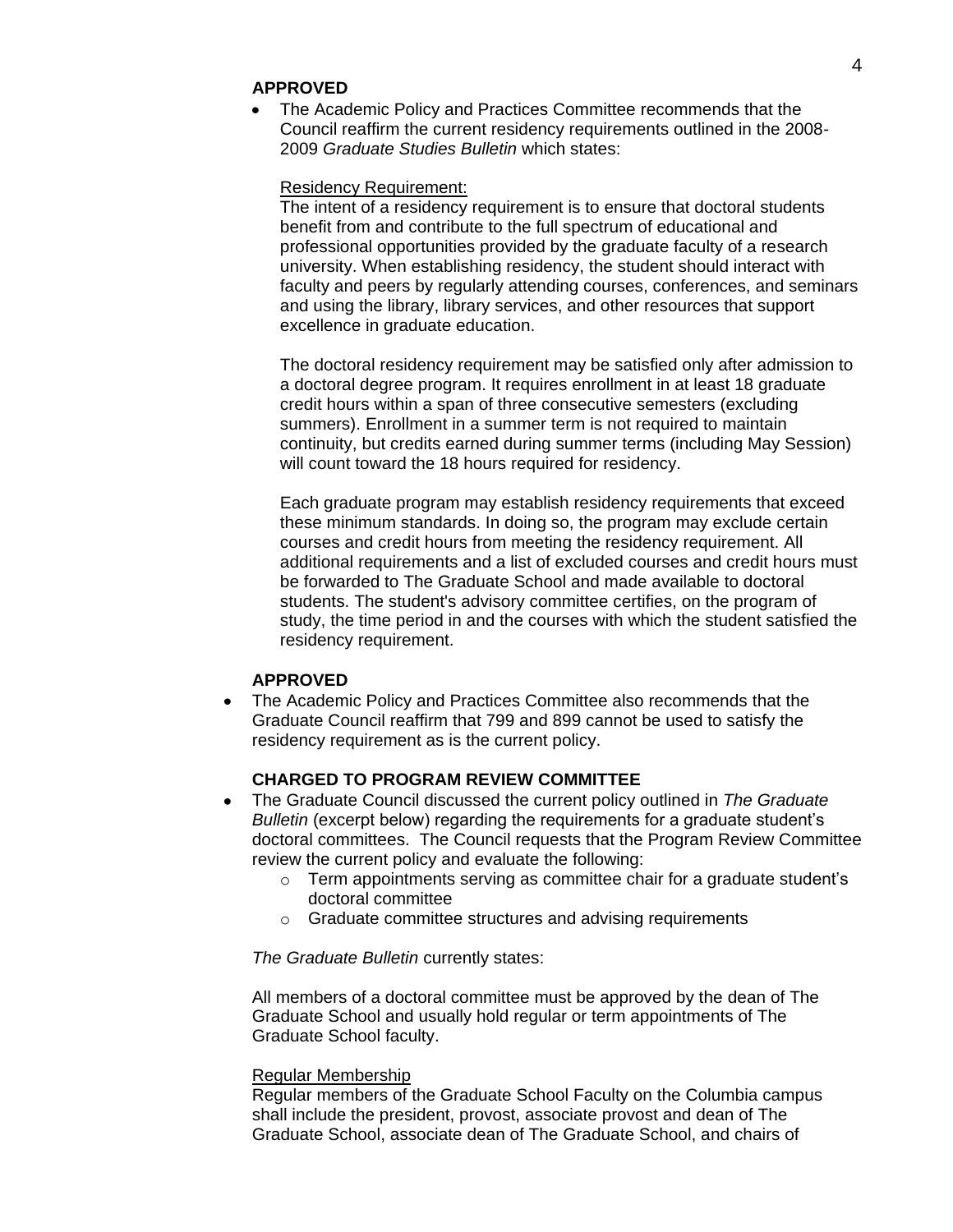academic departments offering degrees conferred by The Graduate School. Faculty members holding the Ph.D. or other terminal degrees in their respective fields of study are eligible to become regular members of the Graduate School Faculty upon appointment to a tenure-track position at the University's Columbia campus; units may establish more stringent criteria for membership. Nominations of eligible faculty for such appointments are made by the appropriate academic unit (college, department, or school) to the dean of The Graduate School.

#### Term Appointments

Temporary and renewable membership as Graduate School faculty is granted upon nomination by an academic unit to the dean of The Graduate School for a term not to exceed three years, renewable on application to the graduate dean. Academic units are expected to develop criteria for such appointments and to have formal votes concerning nominees (with the criteria and votes being forwarded as part of the file for each nominee). Term appointments are appropriate for USC faculty in the School of Law and the School of Medicine, emeriti USC professors, clinical faculty, research professors, faculty members at other institutions (including other USC campuses), and others holding an appropriate terminal degree or other credentials. **Use form GS-58.**

Each doctoral committee must have no more than one outside member.

#### Outside Member

The outside member 1) may be a Graduate School faculty member in another department or program at USC or a faculty member at another institution nominated by the academic unit and approved by the graduate dean, or may be a qualified professional from the private or governmental sector and approved by the graduate dean; 2) may be within or outside the student's research area and approved by the dean of The Graduate School on the basis of qualifications evidenced by credentials and relevance to the student's major field as explained in the justification submitted with the nomination; and 3) must be approved separately for each committee.

Major points that should be noted with regard to committee membership:

- A majority of the committee composition must be regular members of the  $\bullet$ Graduate School faculty.
- A doctoral committee member whose Graduate School faculty eligibility expires (e.g., emeritus faculty) while a student is still pursuing the degree may continue to serve until the student completes the program or the committee is dissolved. To continue to serve in the capacity as chair or regular member is a special exception. This request (with a valid academic justification) must have the endorsements of the unit faculty, chair of the department, graduate director, and academic dean. Once these approvals are affirmed, the petition is presented to the dean of The Graduate School for final approval. Otherwise, a change in the committee composition must be presented to the dean of The Graduate School replacing the now ineligible member.

#### Committee Functions

**Oral and Comprehensive Exam Committee--**administers the oral portion of the comprehensive exam.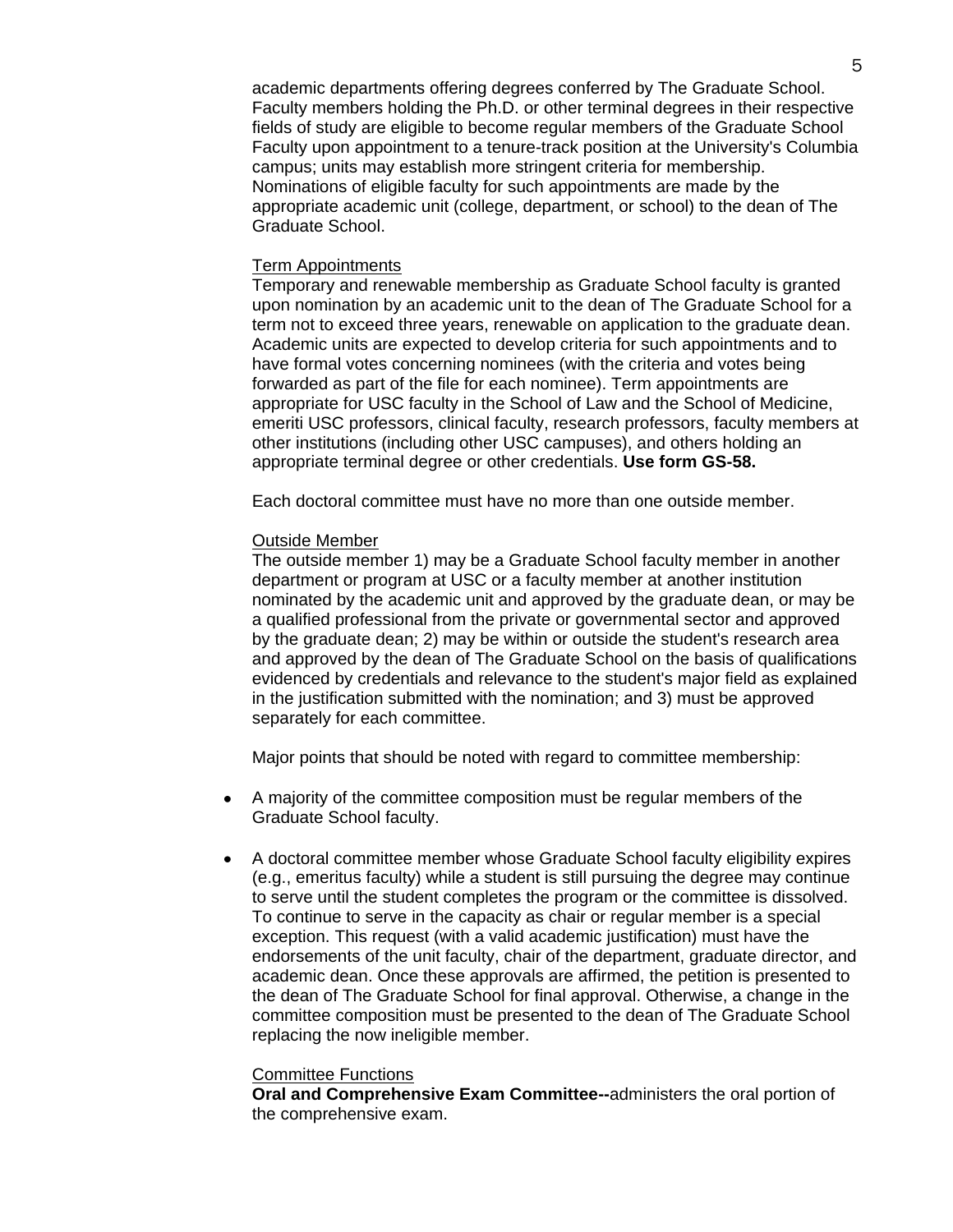#### Other Doctoral Degrees

Other doctoral degrees in The Graduate School, e.g., the Doctor of Education, the Doctor of Musical Arts, the Doctor of Nursing Practice, the Doctor of Physical Therapy, and the Doctor of Public Health, are subject to the same regulations that pertain to the Doctor of Philosophy except for authorized requirements which may vary somewhat from those listed above. Information about specific requirements in these degree programs is available from the respective graduate directors.

#### 7. **Other Committee Reports**

None

8. **Report of the Committee on 500/600 Level Courses, Distance Education, and Special Courses** (Nancy Zimmerman)

#### **500-600 Level Courses:**

Faculty Senate Committee on Curricula and Courses met on November 14, 2008.

No additional action taken on courses returned to units after the October 17, 2008 meeting – no revisions received from units: GEOG 512 - new ARAB 580 - new JOUR 532- prerequisites

Approvals: NURS 505 – new ANTH 525 – new ENHS 664 – new – approved pending minor revisions from unit to Faculty Senate by 11/19/08 HPEB 621 – title and description

Not approved: ENHS 573 – new

The next meeting of the Committee on Curricula and Courses will be held January 16, 2009.

**TIP Approvals:** SLIS 768 SLIS 797

**Special Topics Graduate Course Request Approvals:** SLIS 797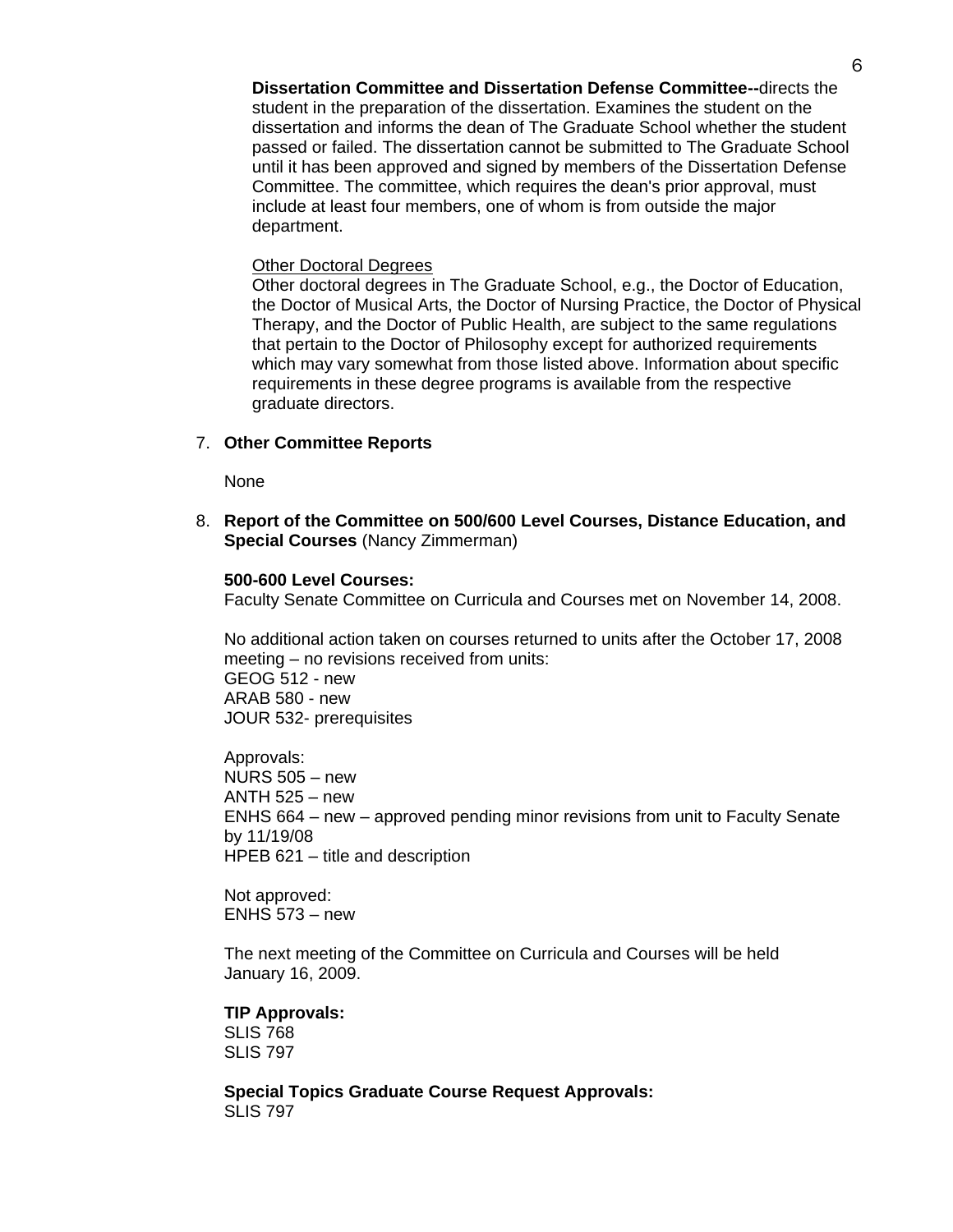- 9. **Fellowships Committee** (Stanley Dubinsky) No report
- 10. **Report of the Humanities, Social Sciences, Education, and Related Professional Programs Committee** (Murray Mitchell)

# **COLLEGE OF ARTS AND SCIENCES**

*Linguistics Program*

Course Change Proposal: **APPROVED**

**From: LING 739** [History and Methodology of Linguistics \(3\)](http://www.gradschool.sc.edu/gradcouncil/Curricula/CCP%20LING%20739.pdf)

**To: LING 739** The Evolution of Linguistic Theory, Practice, and Methods (3)

[Effective: Fall 2009]

#### *Psychology*

Course Change Proposal: **APPROVED From: PSYC 773** [Research in Clinical-Community](http://www.gradschool.sc.edu/gradcouncil/Curricula/CCP%20PSYC%20773.PDF)  [Psychology \(3\)](http://www.gradschool.sc.edu/gradcouncil/Curricula/CCP%20PSYC%20773.PDF) (correction, change from PSYCH to PSYC 08/13/09 Janice Byrd)

> **To: PSYC 773** Research in Clinical-Community Psychology (1-3)

[Effective: Fall 2009]

# **COLLEGE OF MASS COMMUNICATIONS AND INFORMATION STUDIES** *School of Library and Information Science*

# Course Change Proposal: **APPROVED**

**From: SLIS 720** [School Library Media Program](http://www.gradschool.sc.edu/gradcouncil/Curricula/CCP%20SLIS%20720.pdf)

[Development \(3\)](http://www.gradschool.sc.edu/gradcouncil/Curricula/CCP%20SLIS%20720.pdf)

Roles, functions, and organization of school library media programs. Systematic program planning and evaluation, facilitation of instructional team partnerships, and integration of program into the curriculum.

Prereq: SLIS 701, 703, 704, 705, 742, and 761

**To: SLIS 720** School Library Media Program Development (3)

Roles, functions, and organization of school library media programs. Systematic planning and evaluation, leadership, advocacy, and integration of program into the curriculum.

Prereq: Special permission required.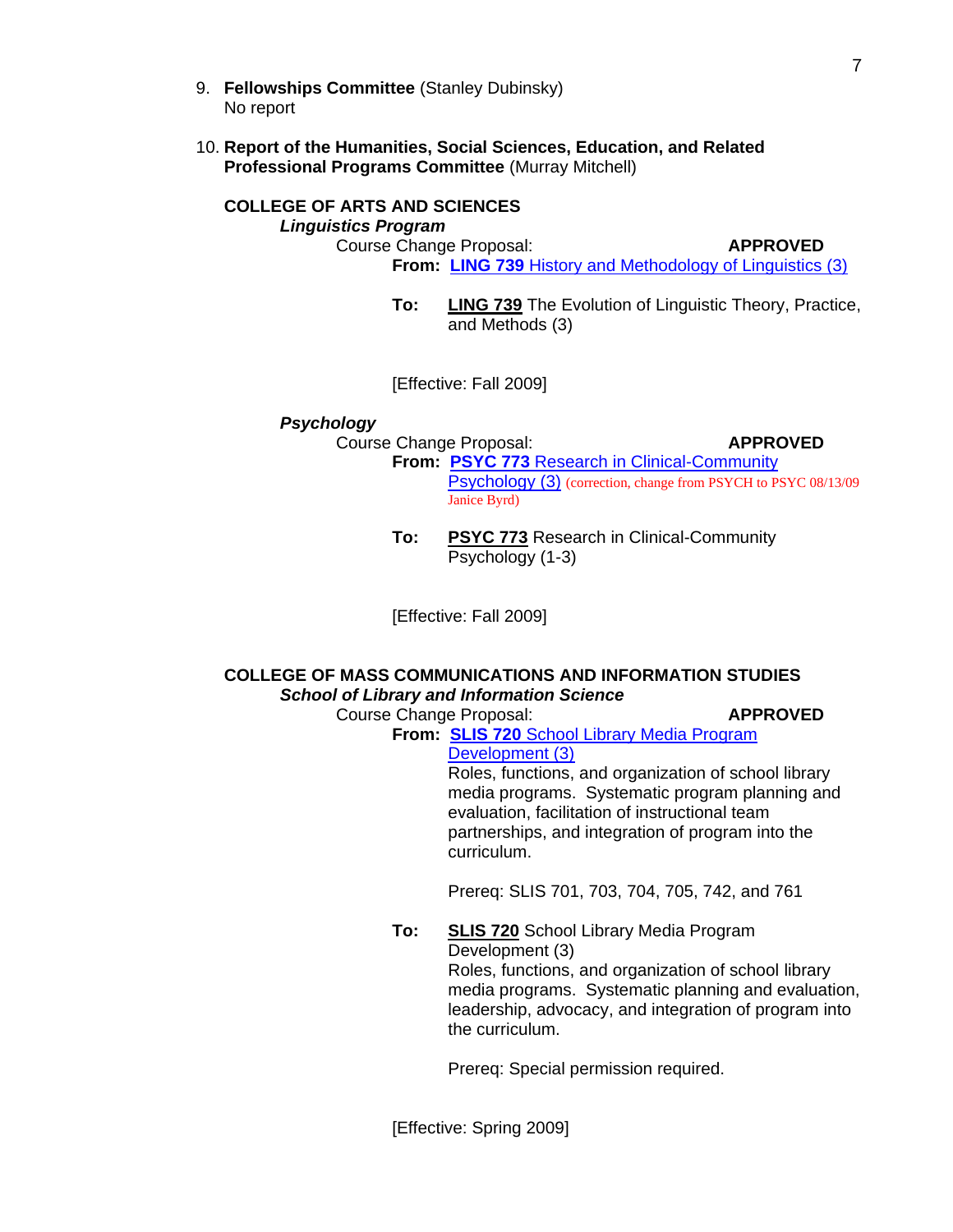New Course Proposal: **APPROVED**

**SLIS 743 Health Information Retrieval in Electronic** [Environments \(3\)](http://www.gradschool.sc.edu/gradcouncil/Curricula/TIP%20NCP%20SLIS%20743.pdf) Presents a survey of electronic information resources in the health sciences and an introduction to advanced searching techniques and analytical skills to access biomedical literature.

[Effective: Spring 2009]

### 11. **Report of Science, Math, and Related Professional Programs Committee** (Mike Wyatt)

# **ARNOLD SCHOOL OF PUBLIC HEALTH**

*Department of Health Promotion, Education and Behavior* Curriculum and Bulletin Change: **APPROVED**

[MPH in General Public Health](http://www.gradschool.sc.edu/gradcouncil/Curricula/CBC%20MPH%20General%20Public%20Health.pdf)

Request to notify the Commission on Higher Education (CHE) and the Southern Association of Colleges and Schools (SACS) about a distance education component of their curricula.

[Effective: Spring 2009]

Curriculum and Bulletin Change: **APPROVED** [MSPH Health Promotion, Education, and Behavior](http://www.gradschool.sc.edu/gradcouncil/Curricula/CBC%20HPEB103108.pdf)

Request to notify the Commission on Higher Education (CHE) and the Southern Association of Colleges and Schools (SACS) about a distance education component of their curricula.

[Effective: Spring 2009]

# Curriculum and Bulletin Change: **APPROVED**

[MS \(thesis only\), Health Promotion, Education, and Behavior](http://www.gradschool.sc.edu/gradcouncil/Curricula/CBC%20MS%20(thesis%20only).pdf) Request to notify the Commission on Higher Education (CHE) and the Southern Association of Colleges and Schools (SACS) about a distance education component of their curricula.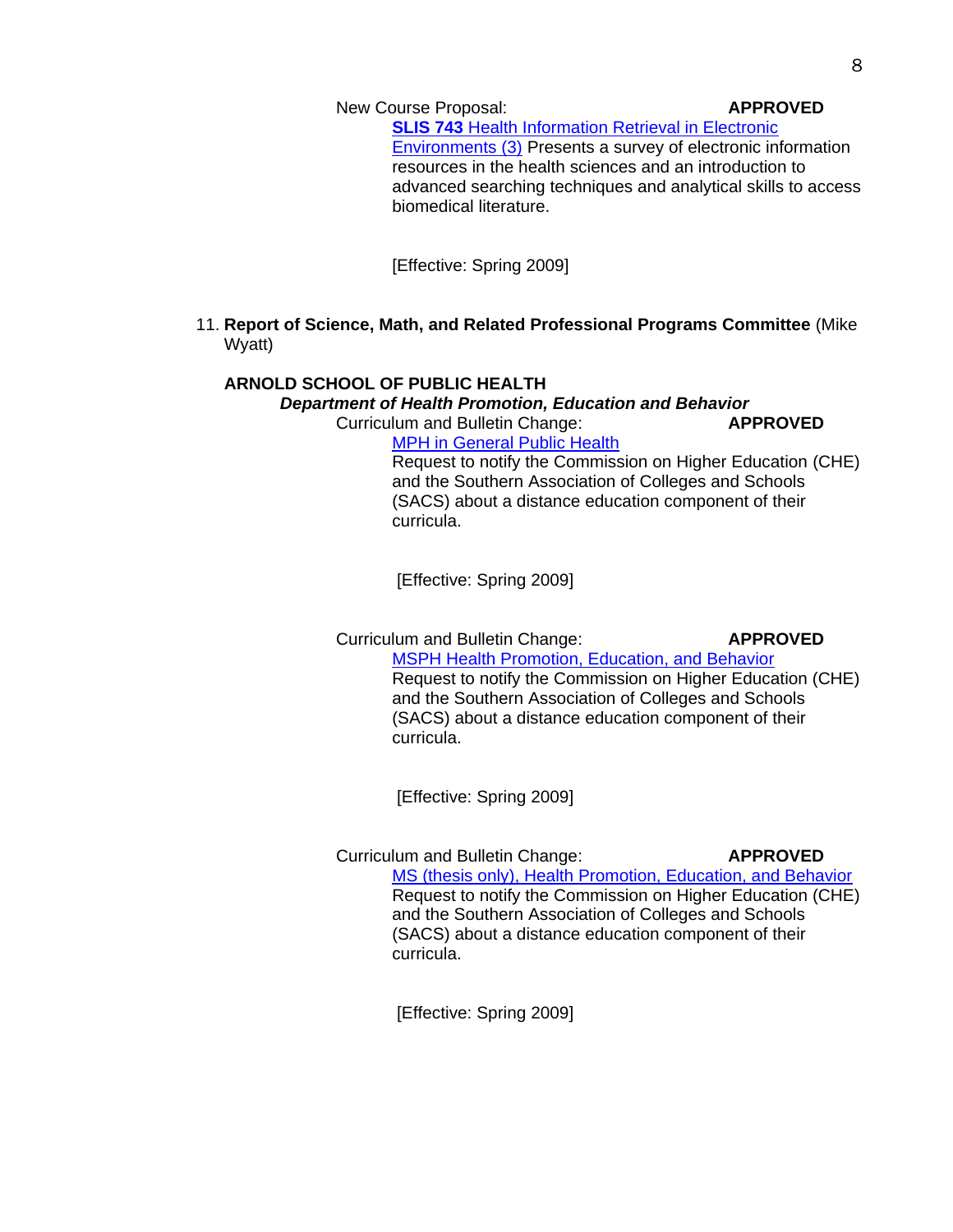#### Curriculum and Bulletin Change: **APPROVED**

# **[MPH Physical Activity and Public Health](http://www.gradschool.sc.edu/gradcouncil/Curricula/CBC%20Physical%20Activity%20and%20Public%20Health.pdf)**

Request to notify the Commission on Higher Education (CHE) and the Southern Association of Colleges and Schools (SACS) about a distance education component of their curricula.

[Effective: Spring 2009]

Curriculum and Bulletin Change: **APPROVED** [MPH in Biostatistics](http://www.gradschool.sc.edu/gradcouncil/Curricula/CBC%20Biostatistics.pdf) Request to notify the Commission on Higher Education (CHE) and the Southern Association of Colleges and Schools (SACS) about a distance education component of their curricula.

[Effective: Spring 2009]

Curriculum and Bulletin Change: **APPROVED** [MPH Health Promotion, Education, and Behavior](http://www.gradschool.sc.edu/gradcouncil/Curricula/CBC%20Health%20Promotion%20Education%20and%20Behavior.pdf) Request to notify the Commission on Higher Education (CHE) and the Southern Association of Colleges and Schools (SACS) about a distance education component of their curricula.

[Effective: Spring 2009]

Curriculum and Bulletin Change: **APPROVED**

**[MPH Environmental Health Sciences](http://www.gradschool.sc.edu/gradcouncil/Curricula/CBC%20Environmental%20Health%20Sciences.pdf)** Request to notify the Commission on Higher Education (CHE) and the Southern Association of Colleges and Schools (SACS) about a distance education component of their curricula.

[Effective: Spring 2009]

Curriculum and Bulletin Change: **APPROVED** [Graduate Certificate, Public Health](http://www.gradschool.sc.edu/gradcouncil/Curricula/CBC%20Public%20Health.pdf)

Request to notify the Commission on Higher Education (CHE) and the Southern Association of Colleges and Schools (SACS) about a distance education component of their curricula.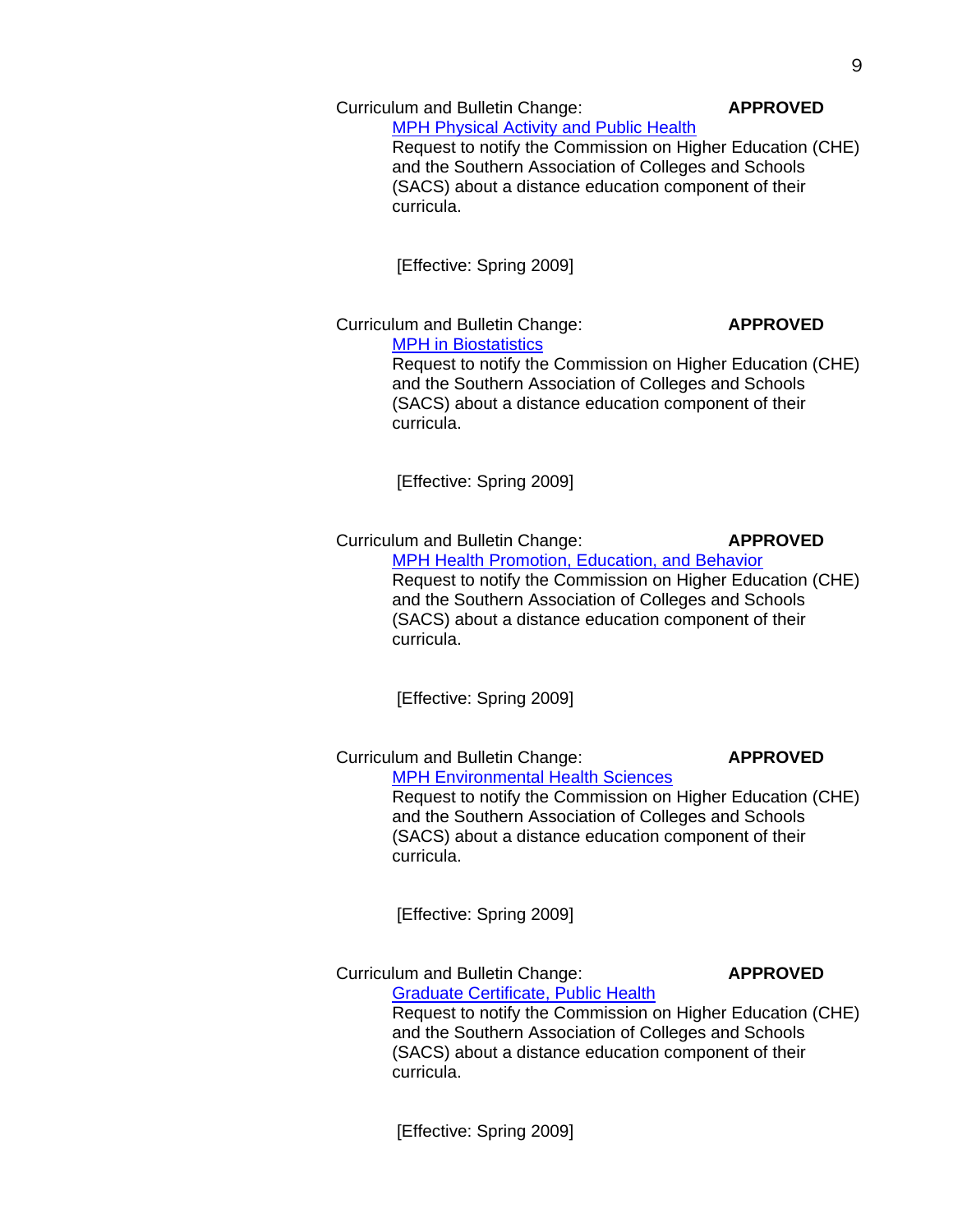Curriculum and Bulletin Change: **APPROVED**

[Graduate Certificate, Health Communications](http://www.gradschool.sc.edu/gradcouncil/Curricula/CBC%20Health%20Communications.pdf) Request to notify the Commission on Higher Education (CHE) and the Southern Association of Colleges and Schools (SACS) about a distance education component of their curricula.

[Effective: Spring 2009]

Curriculum and Bulletin Change: **APPROVED** [Arnold School of Public Health –](http://www.gradschool.sc.edu/gradcouncil/Curricula/CBC_OfficeofAcademicAffairsArnoldSchoolofPublicHealth.pdf) Graduate Bulletin Changes to the description in the *Graduate Bulletin*

[Effective: Spring 2009]

New Course Proposal: **APPROVED** 

**BIOS 775** [Biostatistical Aspects of Bioinformatics \(3\)](http://www.gradschool.sc.edu/gradcouncil/Curricula/NCP%20BIOS%20775.pdf) Bioinformatics analyses related to public health and biomedical research. Gene-gene and gene-environment interaction, phylogeny analysis in disease classification, and clustering for expression data. Data analyses, simulation studies, algorithms, and interpretation of health data.

Prereq: BIOS 757

[Effective: Spring 2009]

New Course Proposal: **APPROVED** 

**BIOS 811** [Survival Analysis II\(3\)](http://www.gradschool.sc.edu/gradcouncil/Curricula/NCP%20BIOS%20811.pdf) Parametric survival analysis, accelerated failure time model, frailty model, competing risk mode and multi-state model. Techniques motivated by applications in epidemiology and clinical medicine research, applications demonstrated using public health data sets.

Prereq: BIOS 810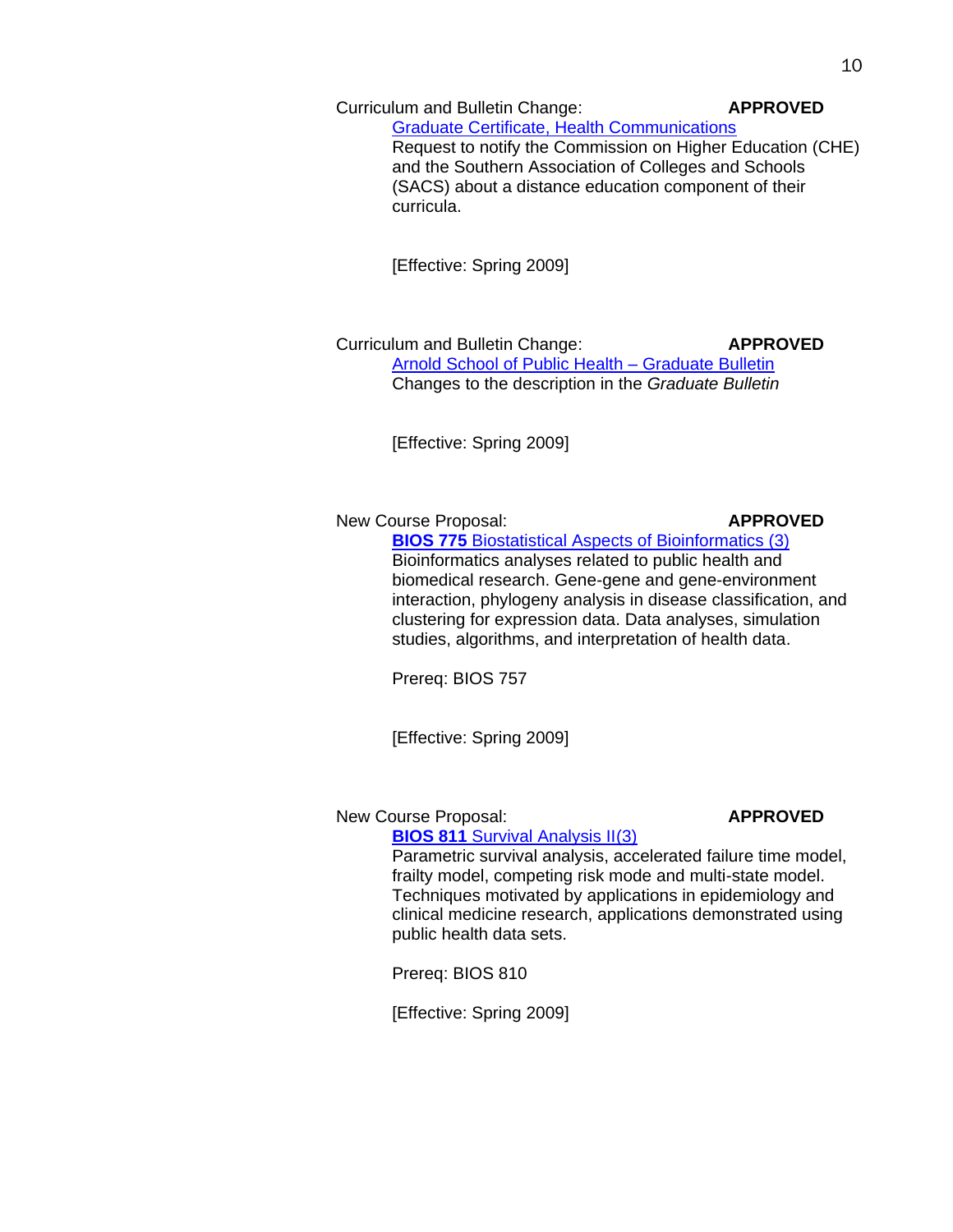# **COLLEGE OF ARTS AND SCIENCES**

*Statistics*

Course Change Proposal: **APPROVED**

**From: STAT 710** [Probability Theory I \(3\)](http://www.gradschool.sc.edu/gradcouncil/Curricula/CCP%20STAT%20710.pdf) Probability spaces, random variables and distributions, expectations, characteristic functions, laws of large numbers, and the central limit theorem.

> {=MATH 710} Prereq: STAT 511, 512, or MATH 703

**To: STAT 810** Probability Theory I (3) Probability spaces, random variables and distributions, expectations, characteristic functions, laws of large numbers, and the central limit theorem.

> $\{=MATH 710\}$ Prereq: STAT 511, 512, or MATH 703

[Effective: Fall 2009]

Course Change Proposal: **APPROVED From: STAT 711** [Probability Theory II \(3\)](http://www.gradschool.sc.edu/gradcouncil/Curricula/CCP%20STAT%20711.pdf)

More about distributions, limit theorems, Poisson approximations, conditioning, martingales, and random walks.

{=MATH 711} Prereq: STAT 710

**To: STAT 811** Probability Theory II (3) More about distributions, limit theorems, Poisson approximations, conditioning, martingales, and random walks.

> {=MATH 711} Prereq: STAT 710

[Effective: Fall 2009]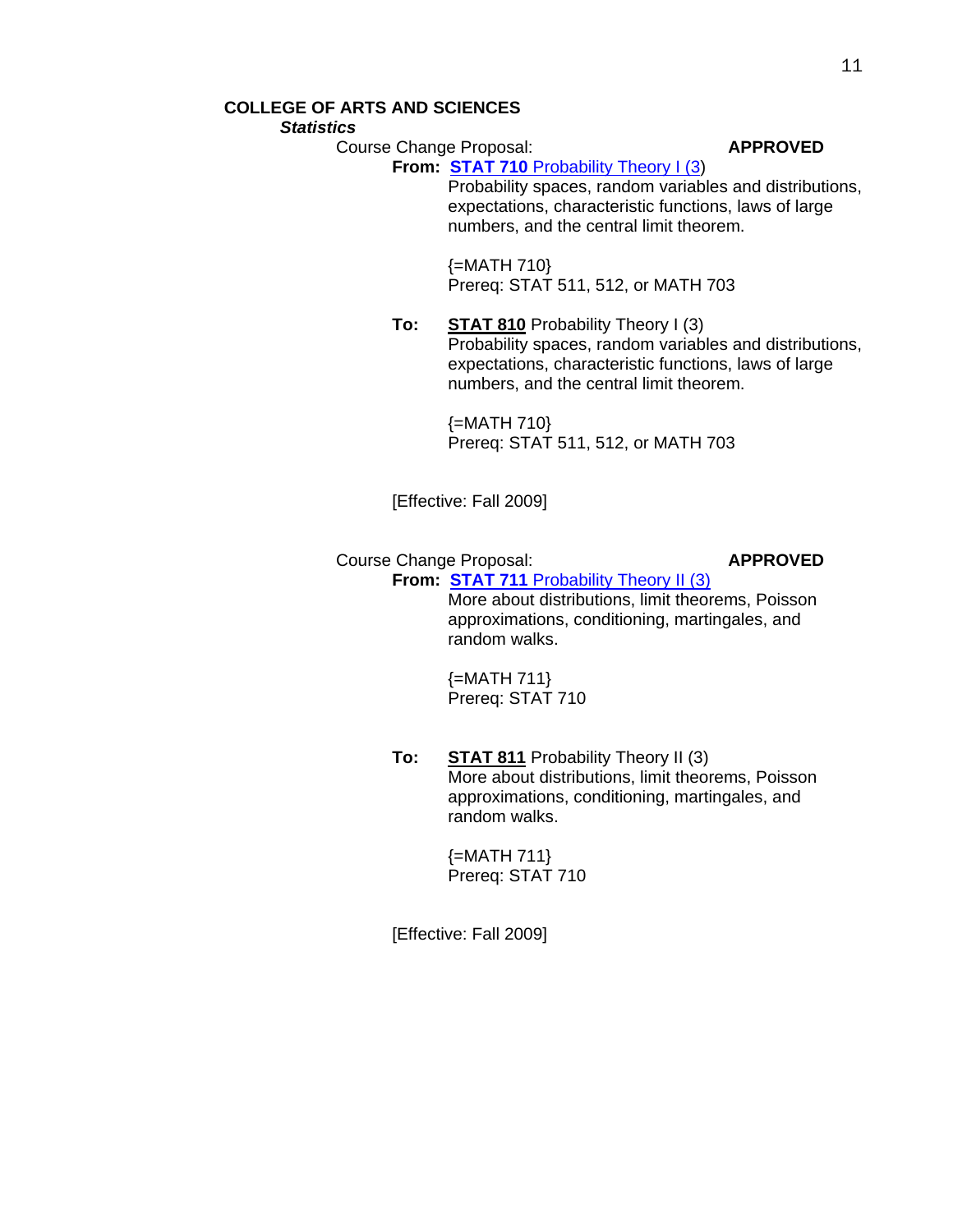Course Change Proposal: **APPROVED** 

# **From: STAT 722** [Advanced Statistical Inference \(3\)](http://www.gradschool.sc.edu/gradcouncil/Curricula/CCP%20STAT%20722.pdf)

The advanced theory of statistical inference, including the general decision problem; Neyman-Pearson theory of testing hypotheses; the monotone likelihood ratio property; unbiasedness, efficiency, and other small sample properties of estimators; asymptotic properties of estimators, especially maximum likelihood estimators; and general sequential procedures.

Prereq: STAT 713 or consent of instructor

**To: STAT 822** Advanced Statistical Inference (3) The advanced theory of statistical inference, including the general decision problem; Neyman-Pearson theory of testing hypotheses; the monotone likelihood ratio property; unbiasedness, efficiency, and other small sample properties of estimators; asymptotic properties of estimators, especially maximum likelihood estimators; and general sequential procedures.

Prereq: STAT 713 or consent of instructor

[Effective: Fall 2009]

## Course Change Proposal: **APPROVED**

**From: STAT 723** [Large Sample Theory \(3\)](http://www.gradschool.sc.edu/gradcouncil/Curricula/CCP%20STAT%20823.pdf) Modes of convergence, limit theorems, and the asymptopic properties of estimators and tests.

Prereq: STAT 713

**To: STAT 823** Large Sample Theory (3) Modes of convergence, limit theorems, and the asymptopic properties of estimators and tests.

Prereq: STAT 713

[Effective: Fall 2009]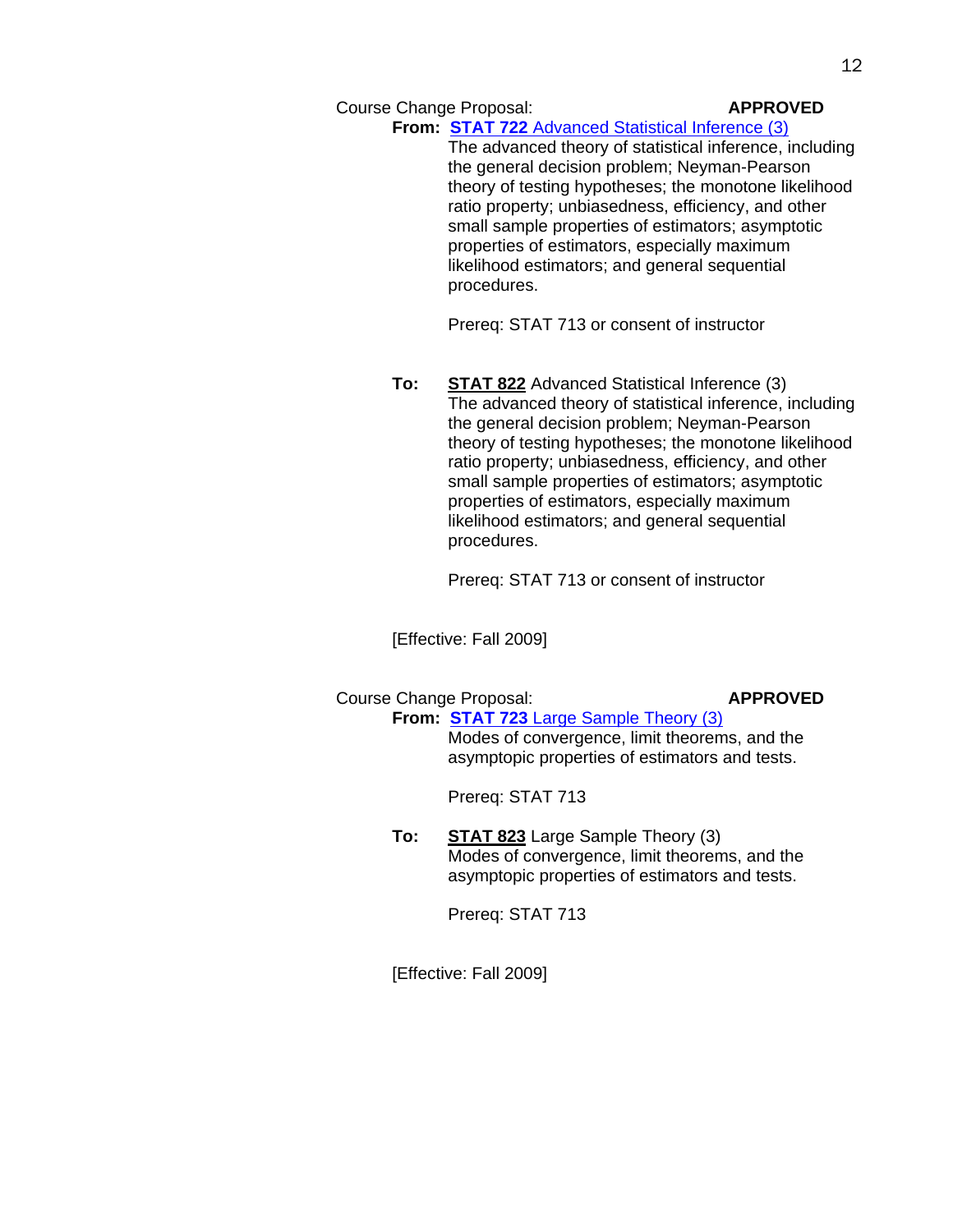### Course Change Proposal: **APPROVED**

# **From: STAT 724** [Nonparametric Inference \(3\)](http://www.gradschool.sc.edu/gradcouncil/Curricula/CCP%20STAT%20724.pdf)

The general theory of nonparametric statistics, including order statistic theory, theory of ranks, Ustatistics in nonparametric estimation and testing, linear rank statistics and their application to location and scale problems, goodness-of-fit, and other distribution-free procedures.

Prereq: STAT 713 or consent of instructor

**To: STAT 824** Nonparametric Inference (3) The general theory of nonparametric statistics, including order statistic theory, theory of ranks, Ustatistics in nonparametric estimation and testing, linear rank statistics and their application to location and scale problems, goodness-of-fit, and other distribution-free procedures.

Prereq: STAT 713 or consent of instructor

[Effective: Fall 2009]

Curriculum Bulletin Change Proposal: **APPROVED**

[Master of Science in Statistics](http://www.gradschool.sc.edu/gradcouncil/Curricula/CBC%20Statistics2.pdf)

The department would like to add the requirement of another elective, raising it from 4 to 5 electives. We feel that this would strengthen the MS degree and broaden the student's base of knowledge. Under this proposal, MS students would take *2* required and one elective course in each of their first two semesters, then one required and two electives in the third semester and one elective and thesis credits in the fourth and final semester. It has been the policy of the department to have MS students take a minimum of 9 credit hours per semester except for their last semester in which they are engaged in thesis research.

[Effective: Fall 2009]

## **COLLEGE OF NURSING**

#### *Nursing*

Curriculum Bulletin Change Proposal: **APPROVED** College of Nursing – [Doctor of Nursing Practice Program](http://www.gradschool.sc.edu/gradcouncil/Curricula/CBC_College_of_Nursing.pdf)  [\(DNP\)](http://www.gradschool.sc.edu/gradcouncil/Curricula/CBC_College_of_Nursing.pdf) Request to notify the Commission on Higher Education (CHE)

and the Southern Association of Colleges and Schools (SACS) about a distance education component of their curricula.